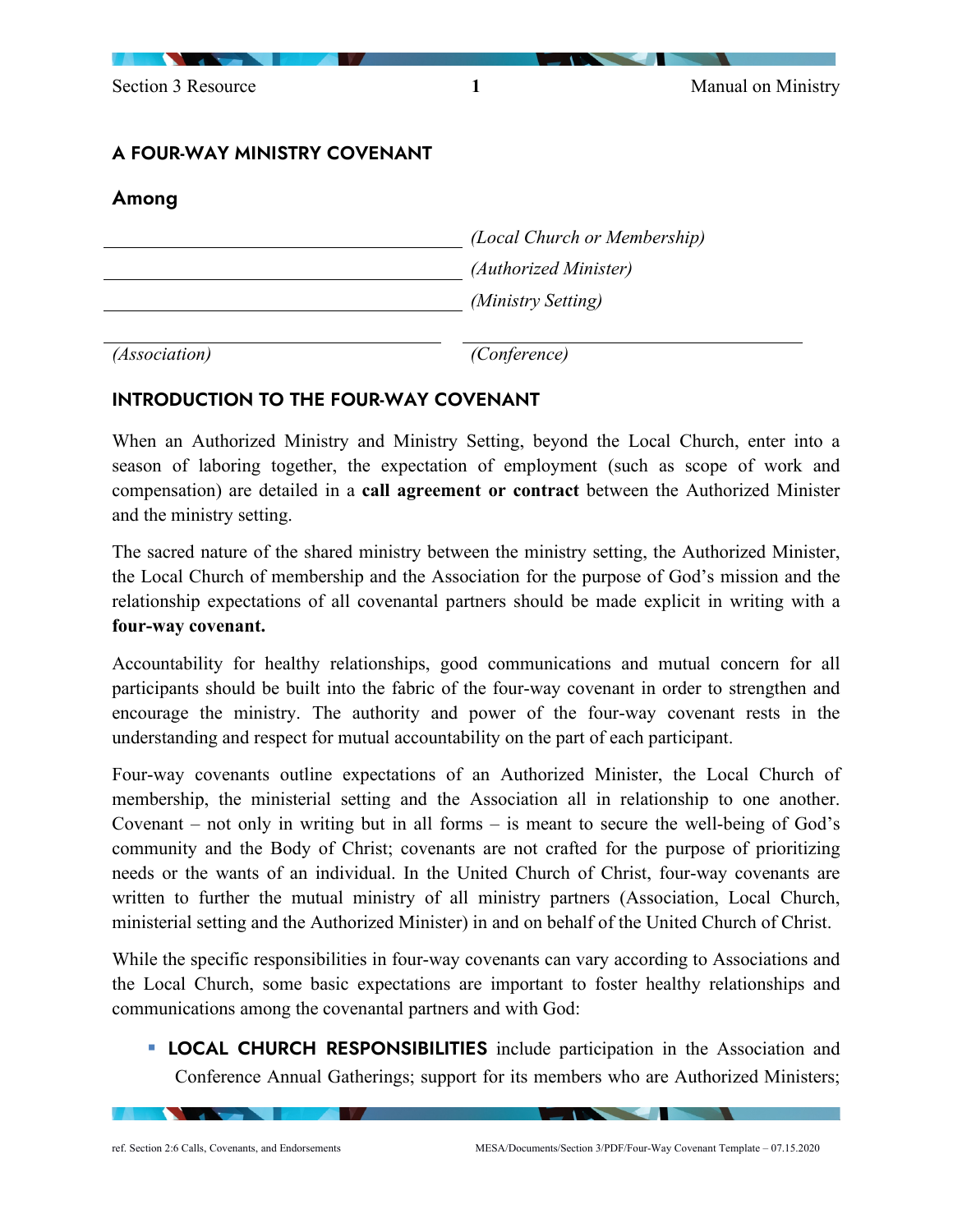faithfulness to remuneration as set forth in the call agreement; Public recognition of the Authorized Minister in all ministry settings; regular meetings of Church Council and Pastoral Relations if and when appropriate.

- **AUTHORIZED MINISTERS RESPONSIBILITIES** include maintenance of ministerial standing, participation in the life of the Church of the United Church of Christ, faithfulness to the Ministerial Code of Ethics, fidelity to the terms of the Call Agreement; faithfulness in preaching and teaching the Gospel.
- **ASSOCIATION RESPONSIBILITIES** include appropriate documentation of the Authorized Minister as Authorized with ministerial standing; fidelity to the covenants of mutual accountability; concern and respect for the health and vitality of the Authorized Minister and the Local Church.
- **MINISTRY SETTING RESPONSIBILITIES** include fair terms of call to an Authorized Minister, written in proportion to the position's scope of work; affirmation as the Local Church as the locus of ministry and mission in the United Church of Christ.

#### Who should have a four-way covenant on file?

As the landscape of Authorized ministry changes and evolves, the Ministerial Excellence Support and Authorization Team along with Committees on Ministry are observing the increasing value of four-way covenants. The four-way covenant is meant to be a record, kept at the Association or Conference, the covenantal relationships for those ministers serving beyond the Local Church. This would include, but not be limited to: all judicatory staff, military chaplains, chaplains serving in hospitals and hospice settings, pastoral counselors, seminary teaching staff etc. In other words, all Authorized Ministers serving in specialized ministerial settings beyond the Local Church should have a four-way covenant on file with the Committee on Ministry.

Four-way covenants, because of their very nature of engaging a ministerial setting beyond the Local Church, may require intentional work and conversation when being crafted. Often an Authorized Minister will be called to a setting where preaching and teaching of the Gospel, performance of rites and conducting the Sacraments of baptism and communion (elements desired for an authorizable call) may not be a part of the call agreement or the contract of employment. In such cases the four-way covenant is an excellent vehicle to broaden the scope of the Authorized Minister's ministry. The Authorized Minister is encouraged to work with the minister of his/her Local Church of membership to broaden her/his responsibilities and contributions to the ongoing ministry of the Local Church to include opportunities to teach and preach as well as perform the rites and sacraments of the Church.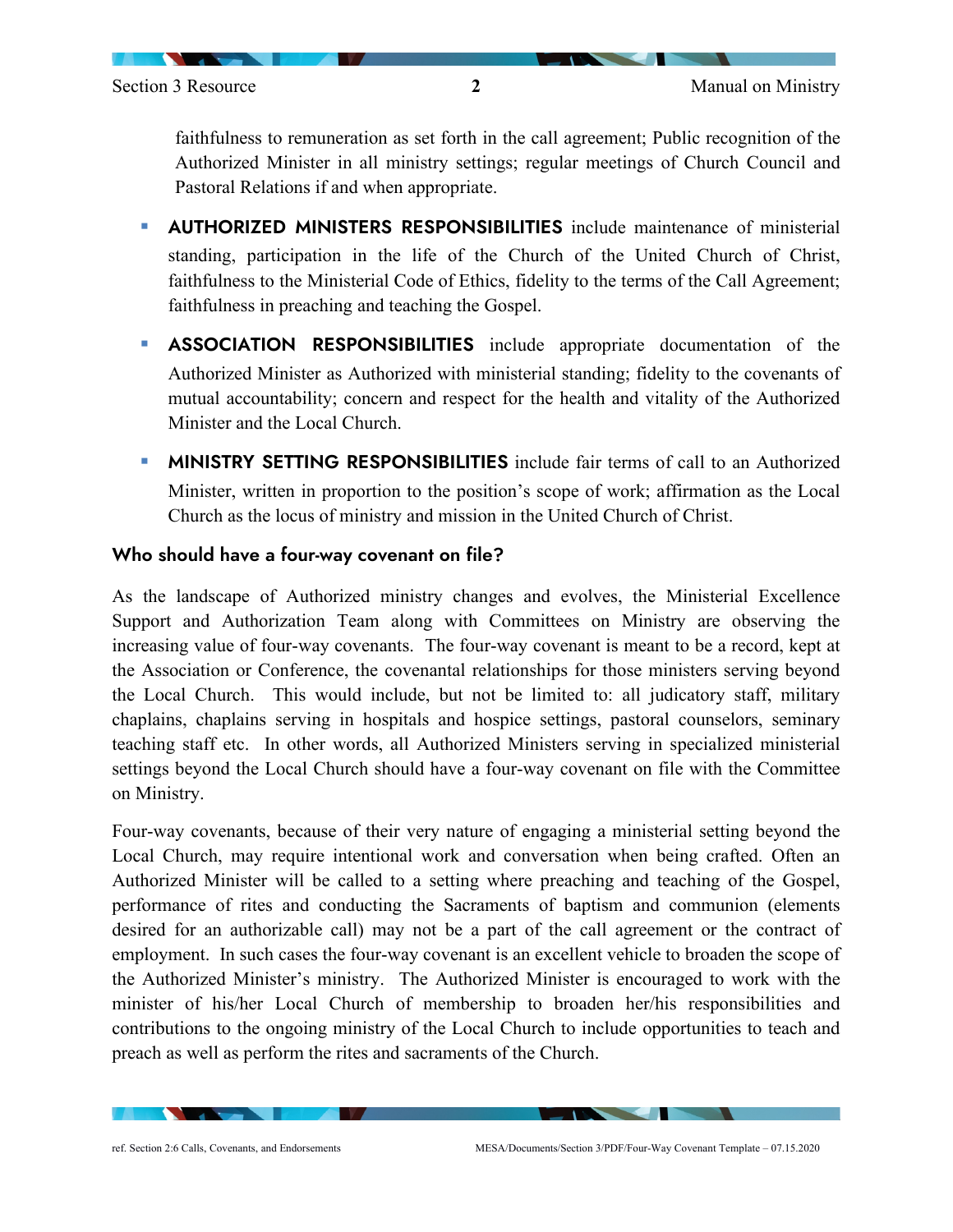Occasionally, some ministry settings are unable to sign a formal four-way covenant. In those situations, it can still be possible to create a four-way covenant that outlines support and accountability for both the minister and the ministry setting. In many cases Committees on Ministry are satisfied with a detailed job description from the ministry setting acknowledged or initial by a representative from Human Resources.

## ABOUT THE FOUR-WAY COVENANT

The United Church of Christ advises that, in instances where Authorized Ministers are called to non-parish employment, a covenantal relationship be established among the Authorized Minister, the calling body, the United Church of Christ as represented by an Association or Conference, and the Local Church where the Authorized Minister is a member. This relationship is known as a four-way covenant. The purpose of this covenant is:

- 1. to strengthen, support and sustain the ministries of all the partners that share in this covenant;
- 2. to encourage mutual participation and accountability of and for the life of each by the others;
- 3. to observe, nurture, celebrate and call forth the ministry of the Authorized Minister.

# COVENANTS OF MUTUAL ACCOUNTABILITY

|                          |  |                            |  |  | , as an Authorized Minister of the United Church of |  |
|--------------------------|--|----------------------------|--|--|-----------------------------------------------------|--|
| <b>Christ covenants:</b> |  |                            |  |  |                                                     |  |
| To                       |  | United Church of Christ in |  |  |                                                     |  |

- Membership in good standing with the same standing standing with the standing standing standing standing standing standing standing standing standing standing standing standing standing standing standing standing standin financial support for the general ministries of this church, participation in the worshiping life of the church whenever possible, and a commitment to earnest prayer for the wellbeing of this congregation and its ministry;
- In Submission of articles for the newsletter or other publications regarding ministry;
- An annual meeting with the Church Council or other representative to support one another in mutual ministry;
- A commitment to preach annually at the request of the pastor;
- Public recognition of membership in this Body of Christ in duties related to ministry.

*\_\_\_\_\_\_\_\_\_\_\_\_\_\_\_:*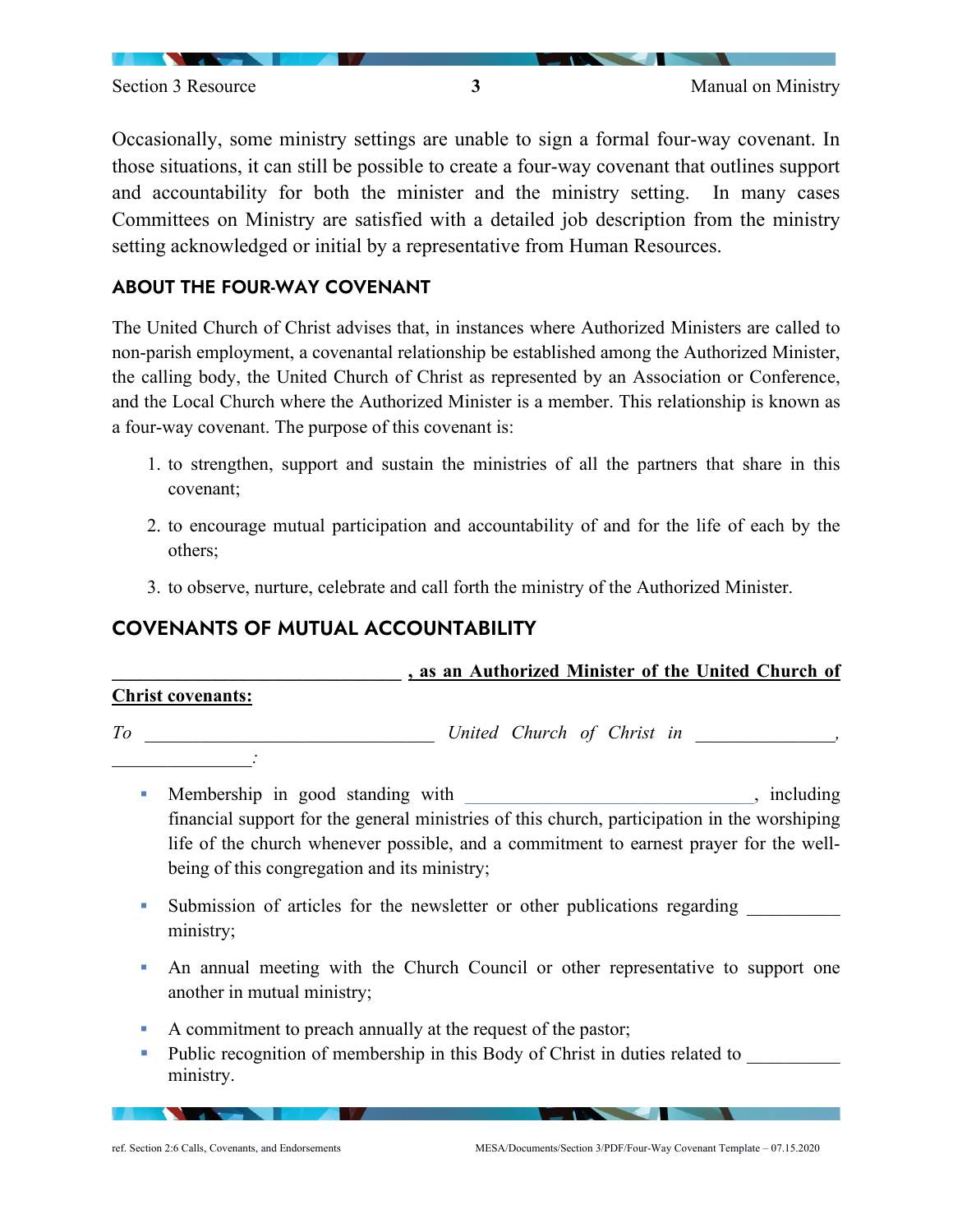Section 3 Resource **4** Manual on Ministry

<u> Andrew Maria Strand Barbara a Barbara a Barbara a Barbara a Barbara a Barbara a Barbara a Barbara a Barbara a Barbara a Barbara a Barbara a Barbara a Barbara a Barbara a Barbara a Barbara a Barbara a Barbara a Barbara a </u>

<u> De la Barca de la Barca de la Barca de la Barca de la Barca de la Barca de la Barca de la Barca de la Barca de la Barca de la Barca de la Barca de la Barca de la Barca de la Barca de la Barca de la Barca de la Barca de l</u>

*To the \_\_\_\_\_\_\_\_\_\_\_\_\_\_\_\_\_\_\_\_\_\_\_\_\_\_\_\_\_\_\_, \_\_\_\_\_\_\_\_\_\_\_\_\_\_\_\_\_\_\_\_\_\_\_\_\_\_\_\_\_\_\_*

- Participation in Association Annual Meetings, Ministerium gatherings, Conference Annual Meetings and other events whenever possible;
- Adherence to Oversight by the Association Committee on Ministry, including the annual Information Review and the triennial Periodic Review.

*To the \_\_\_\_\_\_\_\_\_\_\_\_\_\_\_\_\_\_\_\_\_\_\_\_\_\_\_\_\_\_\_:*

 Faithfulness in the preaching and teaching of the Gospel, the exercise of pastoral functions, the administration of rites and sacraments of the Church, and in adherence to the Minister Codes of the Manual on Ministry;

Fidelity to the terms of ministry and fidelity to the tasks of employment, as given in  $j$ ob description from the (attached), so long as  $\text{Serves}$  as with \_\_\_\_\_\_\_\_\_\_\_\_\_\_\_\_\_\_\_\_\_\_\_\_\_\_\_\_\_\_\_\_. Obligations of compensation and employment exist exclusively between **and** the  $\mathcal{L}_\text{max}$  and  $\mathcal{L}_\text{max}$  and  $\mathcal{L}_\text{max}$  and  $\mathcal{L}_\text{max}$ 

United Church of Christ, as the Local Church of

Membership covenants:

*To* \_\_\_\_\_\_\_\_\_\_\_\_\_\_\_\_\_\_\_\_\_\_\_\_\_\_\_\_\_\_\_*:*

Prayers for work with the  $\cdot$ 

- Inclusion of materials written by a straight in the straight of materials written by congregation's newsletter and Annual Report;
- Public recognition of  $\qquad \qquad$  as a Minister sent into the world on behalf of the congregation;
- An annual meeting with the Church Council or other representative to support one another in mutual ministry.

*To the* **with the set of the set of the set of the set of the set of the set of the set of the set of the set of the set of the set of the set of the set of the set of the set of the set of the set of the set of the set o** 

 Collection of an offering contributing to the work of the Calling Body or a similarly related ministry.

*To the* \_\_\_\_\_\_\_\_\_\_\_\_\_\_\_\_\_\_\_\_\_\_\_\_\_\_\_\_\_\_\_, \_\_\_\_\_\_\_\_\_\_\_\_\_\_\_\_\_\_\_\_\_\_\_\_\_\_\_\_\_\_\_ :

 Appropriate documentation of \_\_\_\_\_\_\_\_\_\_\_\_\_\_\_\_\_\_\_\_\_\_\_\_\_\_\_\_\_\_\_ as an Authorized Minister with Authorized ministerial standing;

**CONTRACTOR**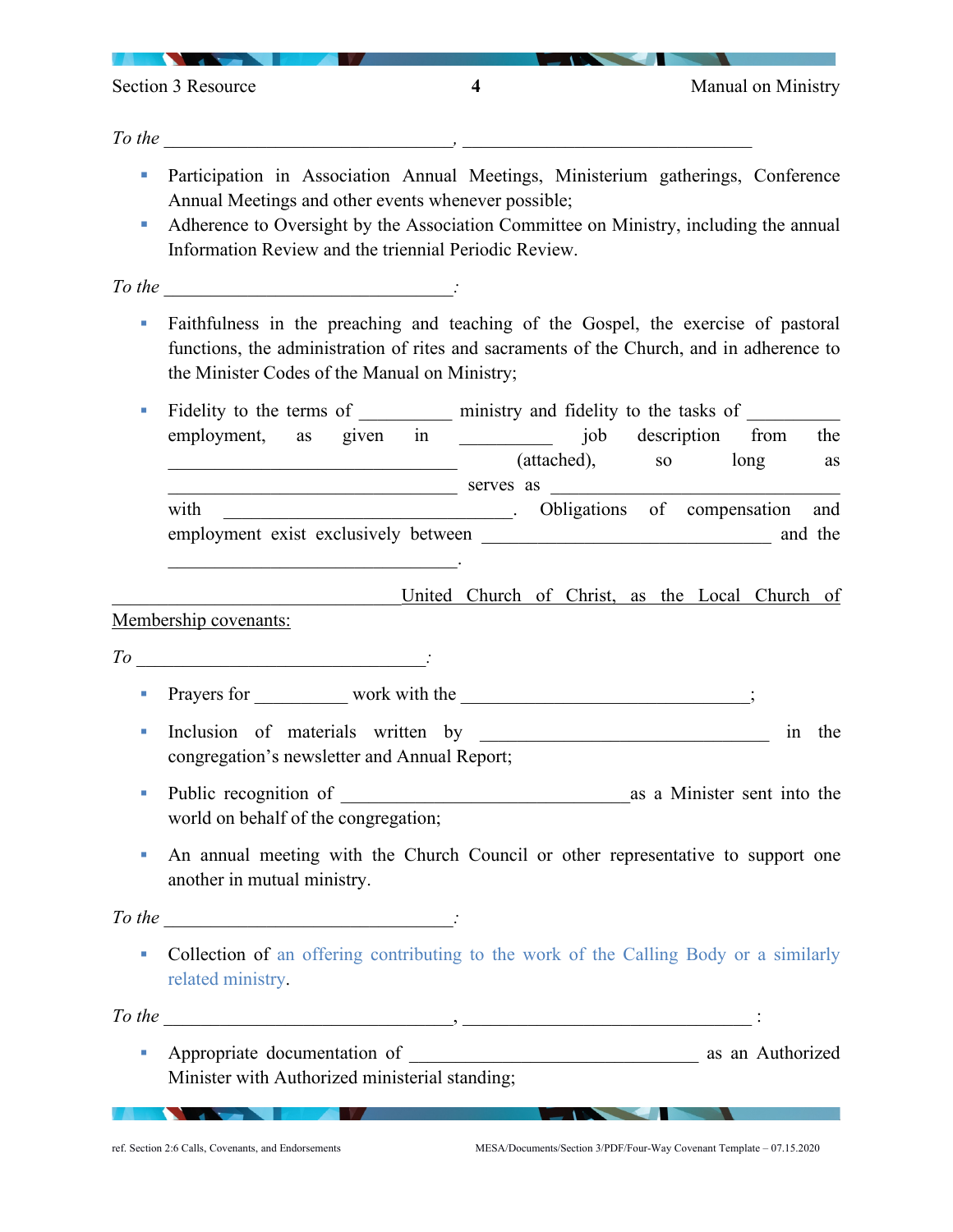Section 3 Resource **5** 5 Manual on Ministry

 Annual contributions to Our Church's Wider Mission (OCWM) in recognition of the role of the wider church in the formation and oversight of authorized ministers in the United Church of Christ.

The contract of the United Church of Christ covenants:

- *To* \_\_\_\_\_\_\_\_\_\_\_\_\_\_\_\_\_\_\_\_\_\_\_\_\_\_\_\_\_\_\_*:*
	- All of the rights and responsibilities of an Authorized minister in this Association.
	- Clear communication of this Association's/Conference's requirements for good ministerial standing (including but not limited to boundary training and continuing education) and of any policies and procedures supplemental to the Manual on Ministry that have been established by this Association/Conference.
	- Clear communication of this Association's/Conference's requirements for good ministerial standing (including but not limited to boundary training and continuing education) and of any policies supplemental to the Manual on Ministry that have been established by this Association/Conference; those requirements are:

 $\mathcal{L}_\text{max} = \mathcal{L}_\text{max} = \mathcal{L}_\text{max} = \mathcal{L}_\text{max} = \mathcal{L}_\text{max} = \mathcal{L}_\text{max} = \mathcal{L}_\text{max} = \mathcal{L}_\text{max} = \mathcal{L}_\text{max} = \mathcal{L}_\text{max} = \mathcal{L}_\text{max} = \mathcal{L}_\text{max} = \mathcal{L}_\text{max} = \mathcal{L}_\text{max} = \mathcal{L}_\text{max} = \mathcal{L}_\text{max} = \mathcal{L}_\text{max} = \mathcal{L}_\text{max} = \mathcal{$ 

|                             | (boundary training)                                                                                           |           |
|-----------------------------|---------------------------------------------------------------------------------------------------------------|-----------|
|                             | (continuing education)                                                                                        |           |
|                             |                                                                                                               | (other)   |
|                             |                                                                                                               | (other)   |
|                             |                                                                                                               |           |
|                             |                                                                                                               |           |
| $\mathcal{L}_{\mathcal{A}}$ | Appropriate support and oversight of all ministers in three- or four-way covenants<br>with your congregation; |           |
|                             | $To the$ $\qquad \qquad \qquad$                                                                               |           |
| ш                           |                                                                                                               | regarding |
|                             | work for the<br>in the annual                                                                                 |           |
|                             | meeting of the Association.                                                                                   |           |